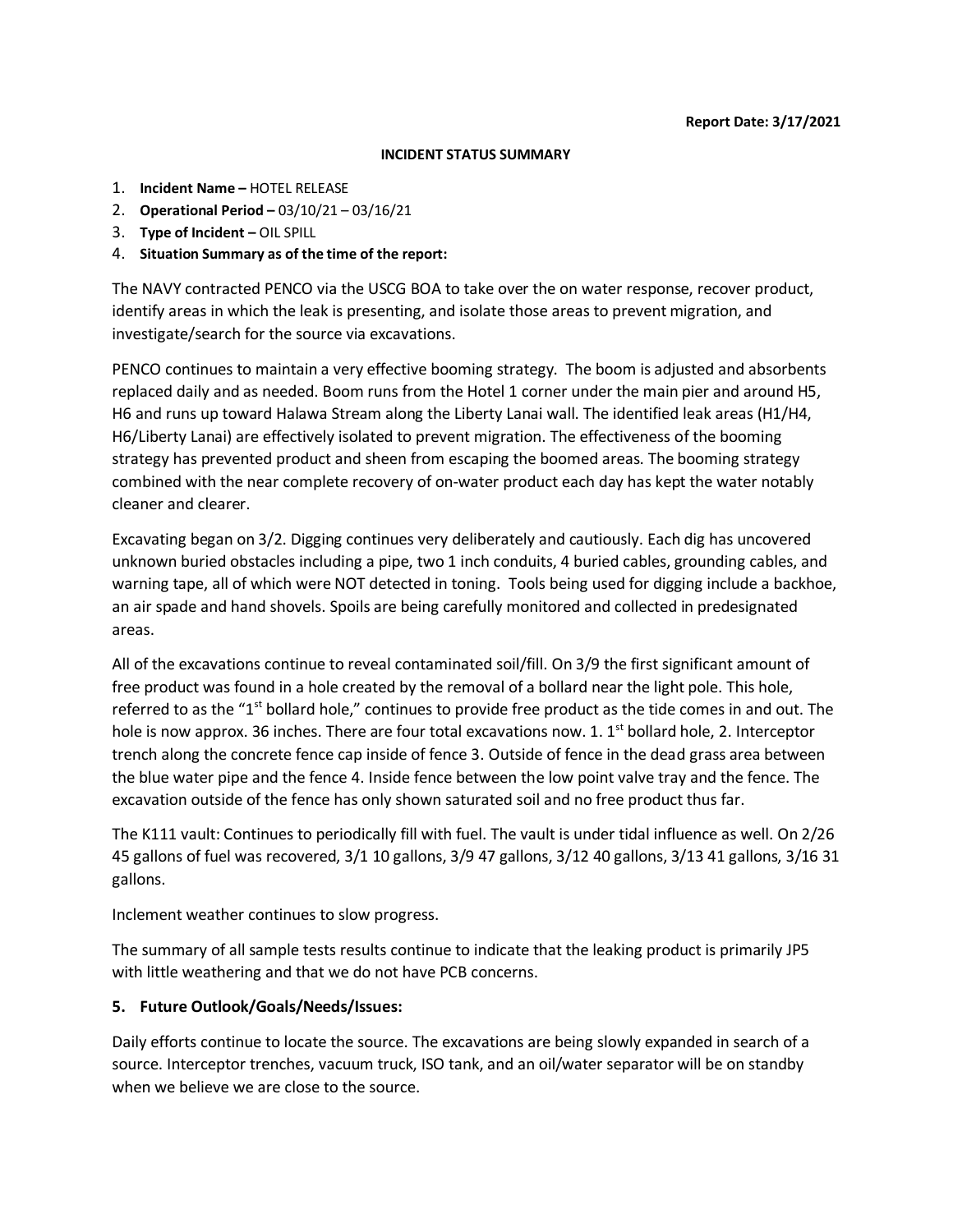PENCO is bringing in an oil/water separator system to handle the liquid that is recovered from the excavations. This equipment will be delivered when it is needed to prevent idle time charges. The DOH has concurred with the decanting plan. A waste management plan will be forthcoming.

As a tertiary precautionary measure, PENCO has ordered ocean boom to wrap the outside of the boomed areas. The ocean boom is delayed in shipment.

Abandoned fuel lines are a target of excavations #2 and #3 along with functioning as interceptor trenches. #2 has been dug to 4 feet in some spots, #3 will be dug to 4 feet prior to bringing in a vactor. When the lines are exposed, a vactor will be brought in to vacuum the dirt/soil out of the excavations to further lessen the risk of damaging a pipeline. PENCO is prepared to adhere to all OSHA regulations when the 4 foot level is exceeded. After the source has been located and secured, work will continue both on water and land to clean and remediate.

K111 vault is serving as an interceptor trench. PENCO is recovering product from K111 using a brush skimmer. Some smaller amounts of product are being intercepted from excavations #1, #2, and #4.

A waste stream has been established and spill debris, product, and waste is being properly containerized, labeled and stored on site for near future disposition. The NAVY is making a decision on the source of funding for the waste disposal. Once that decision has been made, the PENCO contract will be modified to add the disposal of the collected waste.

Pumping operations are taking place on 3/17. Excavating will not be permitted on the lines during pumping. The pumping evolution is scheduled for both F76 and JP5. This provides an excellent diagnostic opportunity while allowing command operations to continue unimpeded. All excavations and leak locations will be closely monitored. The K111 vault will be skimmed of fuel prior to pumping.

Our Goals remain:

-On-water containment and recovery.

- -Prevent oil from reaching the water by intercepting it on land.
- -Locate the source
- 6. **Safety Status/Personnel Casualty Summary**: No injuries. No Deaths.
	- a. VOCs at ground level at the excavations continue to read 0-2ppms. Spikes of ~10ppm are seen near the floor of the excavations.
	- b. MultiRAE meters are being used on site at all times when digging is in progress or product is being recovered from the K111 vault or the excavations.
	- c. Personnel who are actually digging are wearing respiratory protection.
	- d. Grounding cables are being used for the skimmer operations in the K111
	- e. All required safety measures for digging deeper than four feet will be strictly adhered to.
- 7. **Property Damage:** NONE
- 8. **Attachments:** NONE
- **9. Equipment Resources in use/on site**

### PENCO EQUIPMENT on SITE

- a. 1 x 17 ft Boston Whaler
- b. 800 ft harbor boom